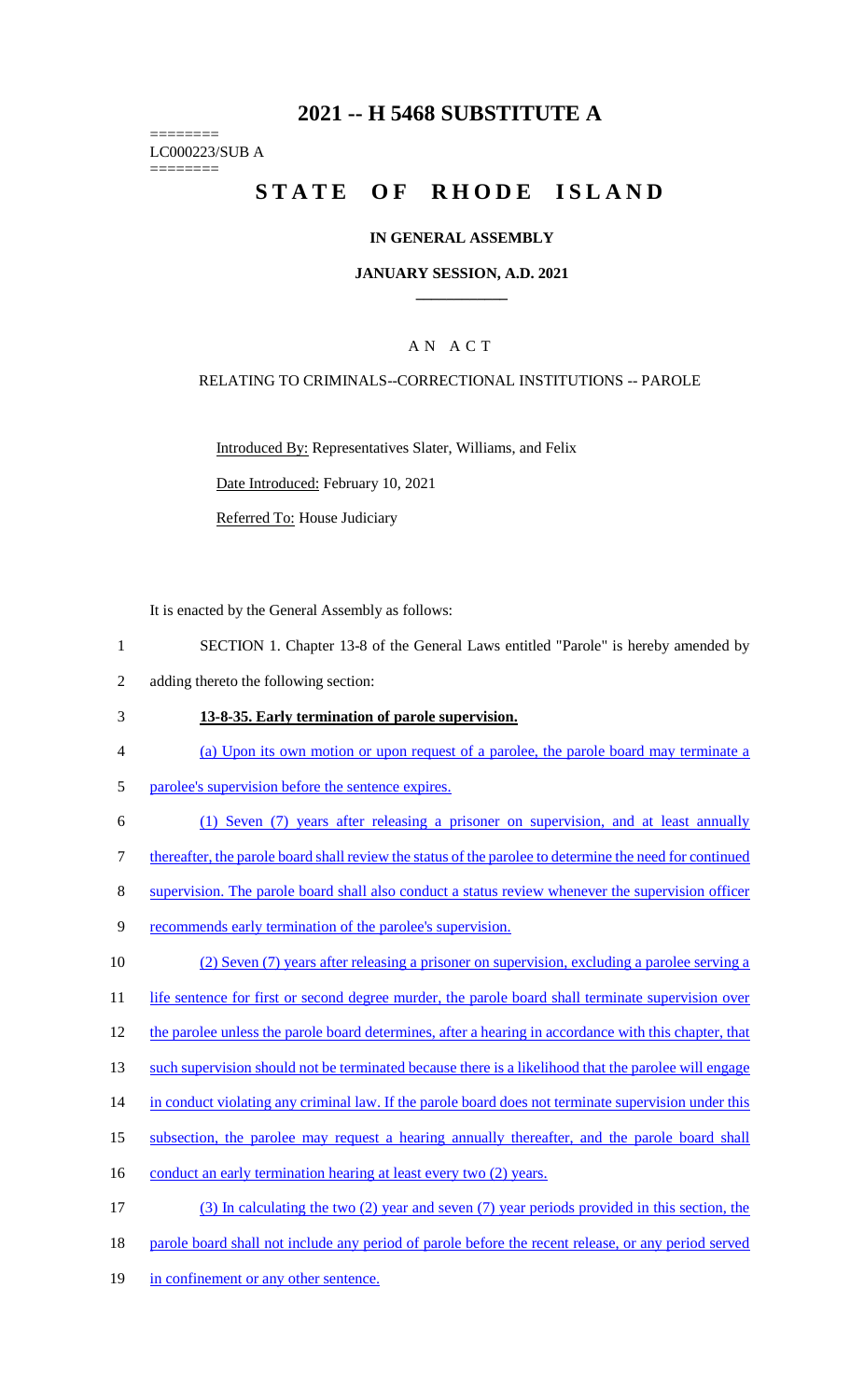(4) A parolee may not appeal an adverse decision under this section. (b) The parole board shall promulgate guidelines which effectuate the purpose of this section, which is to provide a mechanism for eliminating supervision on parole, in deserving cases, consistent with the rehabilitative and reentry needs of the parolee and the promotion of public safety. In determining whether to grant early termination from supervision, the parole board shall consider its guidelines and promulgate new guidelines so as to effectuate the purpose of this section which is to provide a mechanism for eliminating supervision on parole in deserving cases consistent with the rehabilitative and reentry needs of the parolee and the promotion of public safety. 10 Termination of supervision is indicated if the parolee: 11 (1) Has been on supervised parole for the required period; (2) Has observed all the laws within and without the state; (3) Has been employed and remains employed at the time of the request; and (4) Has completed seven (7) continuous years of supervision and is free from an incident of new criminal behavior or serious parole violation. (c) As used in this section, the term an "incident of new criminal behavior" or "serious parole violation" includes a new arrest or report of a parole violation, if supported by substantial 18 evidence of guilt, even if no conviction or parole revocation results. The parole board shall not 19 terminate supervision until it determines the disposition of a pending criminal charge. 20 (d) Case-specific factors that may justify a departure either above or below the early 21 termination may relate to the current behavior of the parolee, or the parolee's background and criminal history. SECTION 2. This act shall take effect upon passage.

======== LC000223/SUB A ========